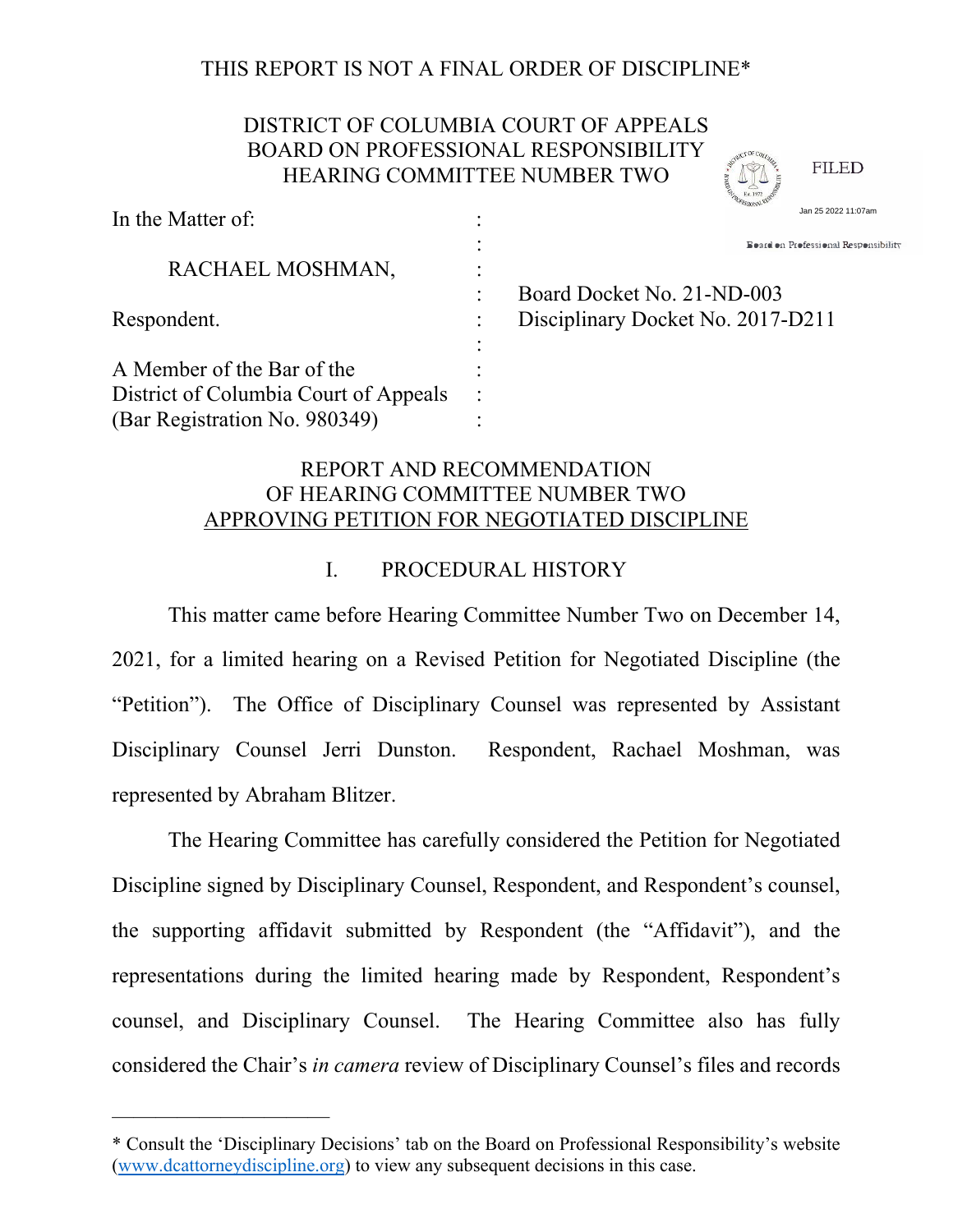and *ex parte* communications with Disciplinary Counsel. For the reasons set forth below, we approve the Petition, find the negotiated discipline of a seven-month suspension, with thirty days stayed in favor of one year of probation with conditions, is justified and recommend that it be imposed by the Court.

## II. FINDINGS PURSUANT TO D.C. BAR R. XI, § 12.1(c) AND BOARD RULE 17.5

The Hearing Committee, after full and careful consideration, finds that:

1. The Petition and Affidavit are full, complete, and in proper order.

2. Respondent is aware that there is currently pending against her an investigation into allegations of misconduct. Tr. 18-19<sup>1</sup>; Affidavit  $\P$  2.

3. The allegations that were brought to the attention of Disciplinary Counsel were that, after being appointed as a Conservator for an incapacitated adult ward, Respondent misappropriated funds from the Ward and otherwise mishandled the Ward's estate. Petition at 1-2.

 4. Respondent has freely and voluntarily acknowledged that the material facts and misconduct reflected in the Petition are true. Tr. 11-12, 23; Affidavit  $\P$  6. Specifically, Respondent acknowledges that:

(1) Respondent Rachel A. Moshman is a member of the Bar of the District of Columbia Court of Appeals, having been admitted on April 14, 2008 and assigned Bar Number 980349. Respondent is also admitted to practice, but inactive, in Virginia and Maryland.

(2) On April 2, 2012, a petition was filed for the appointment of a conservator and guardian for Inza Coleman, an incapacitated elderly resident of the District of Columbia. On May 24, 2012, the District of

<sup>&</sup>lt;sup>1</sup> "Tr." Refers to the transcript of the limited hearing held on December 14, 2021. We note that this transcript is incorrectly dated December 15, 2021.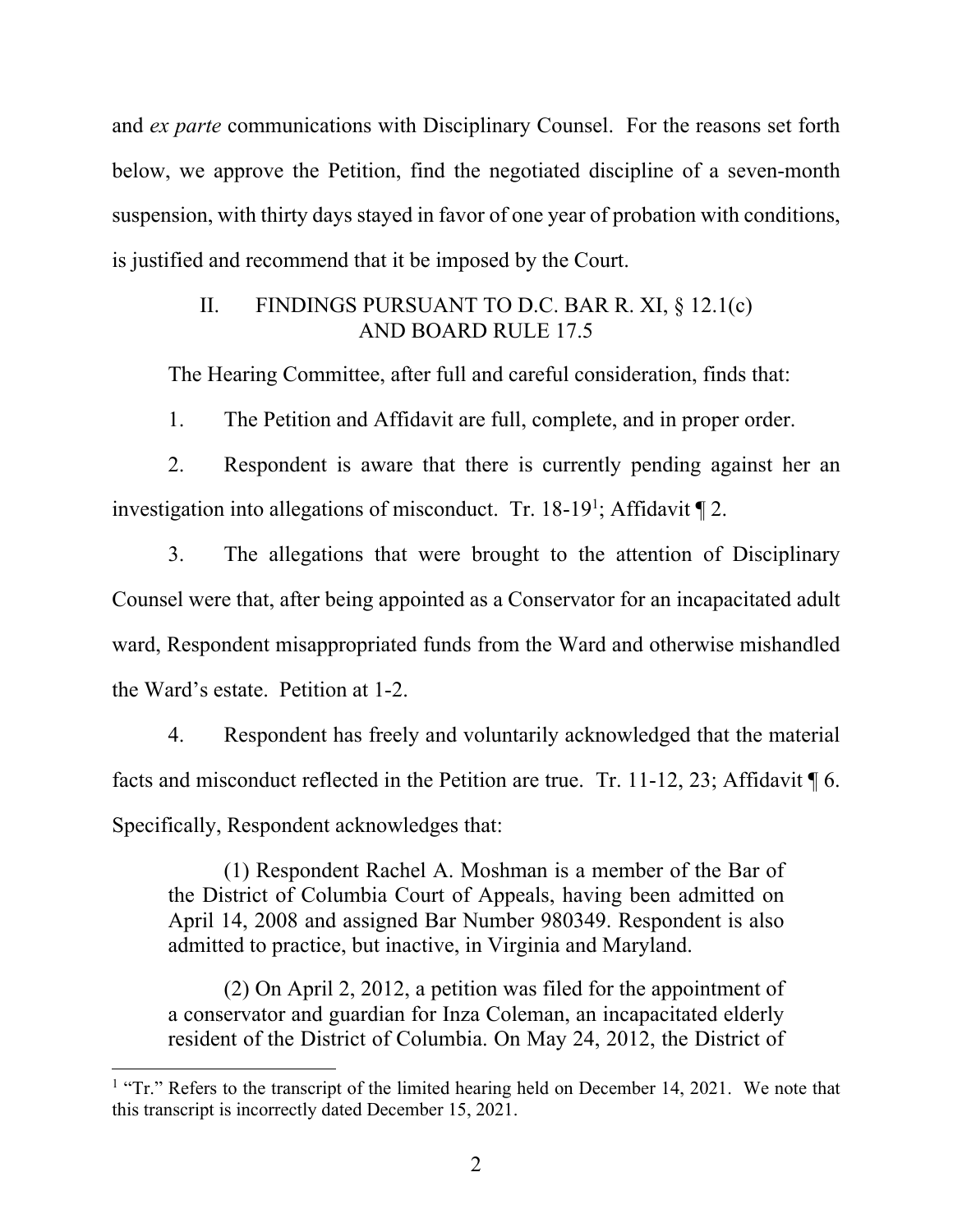Columbia Superior Court, Probate Division appointed Respondent as the Special Conservator for Ms. Coleman pending further proceedings. On June 14, 2012, Respondent was appointed as the Permanent Conservator for Ms. Coleman. Ms. Coleman's daughter was appointed as Guardian.

(3) Respondent was removed as Conservator by court order dated February 5, 2016. By that same order, a Successor Conservator was appointed.

(4) On March 5, 2014, Respondent wrote Check No. 1033 on her Ward's PNC Checking Account ending in X6433 in the amount of \$2,437.00 to pay for Respondent's rent. Respondent kept a bag that contained checkbooks, including the Ward's, her own, and her family's checkbooks, and wrote her rent check on the Ward's checkbook by mistake. Respondent immediately replaced the funds on May 16, 2014 when she discovered the erroneous payment while writing the next check on the Ward's account. Respondent also stopped keeping her Ward's checkbook in the same bag as her personal checkbooks.

(5) In August 2013, Respondent secured a payment of \$184,000 on her Ward's behalf. The payment jeopardized the Ward's ability to continue to qualify for Medicaid to pay for her stay in the nursing home where she resided. Respondent undertook to spend down some of the Ward's assets so that she could re-qualify. Such efforts included paying off the mortgage on the Ward's home and establishing a special needs trust. Respondent also decided to seek reimbursement for funds she had provided to the Ward's guardian to pay for outings and trips with the Ward, or for other expenses of the Ward when there was insufficient time to retrieve money from the Ward's account. Prior to 2014, Respondent had never sought reimbursement for these expenditures.

(6) On September 23, 2014, Respondent wrote herself a check, Check No. 1043, on her Ward's PNC Checking Account X6433 for \$2,627.50 as reimbursement for expenses she paid on behalf of the Ward. Part of the reimbursement, as set forth in the memo line of the check, was for "1/6/14 – locksmith services."

(7) Respondent's records did not reflect and she did not remember that her assistant had paid the locksmith to change the locks on the Ward's home so that the gas company could obtain access, and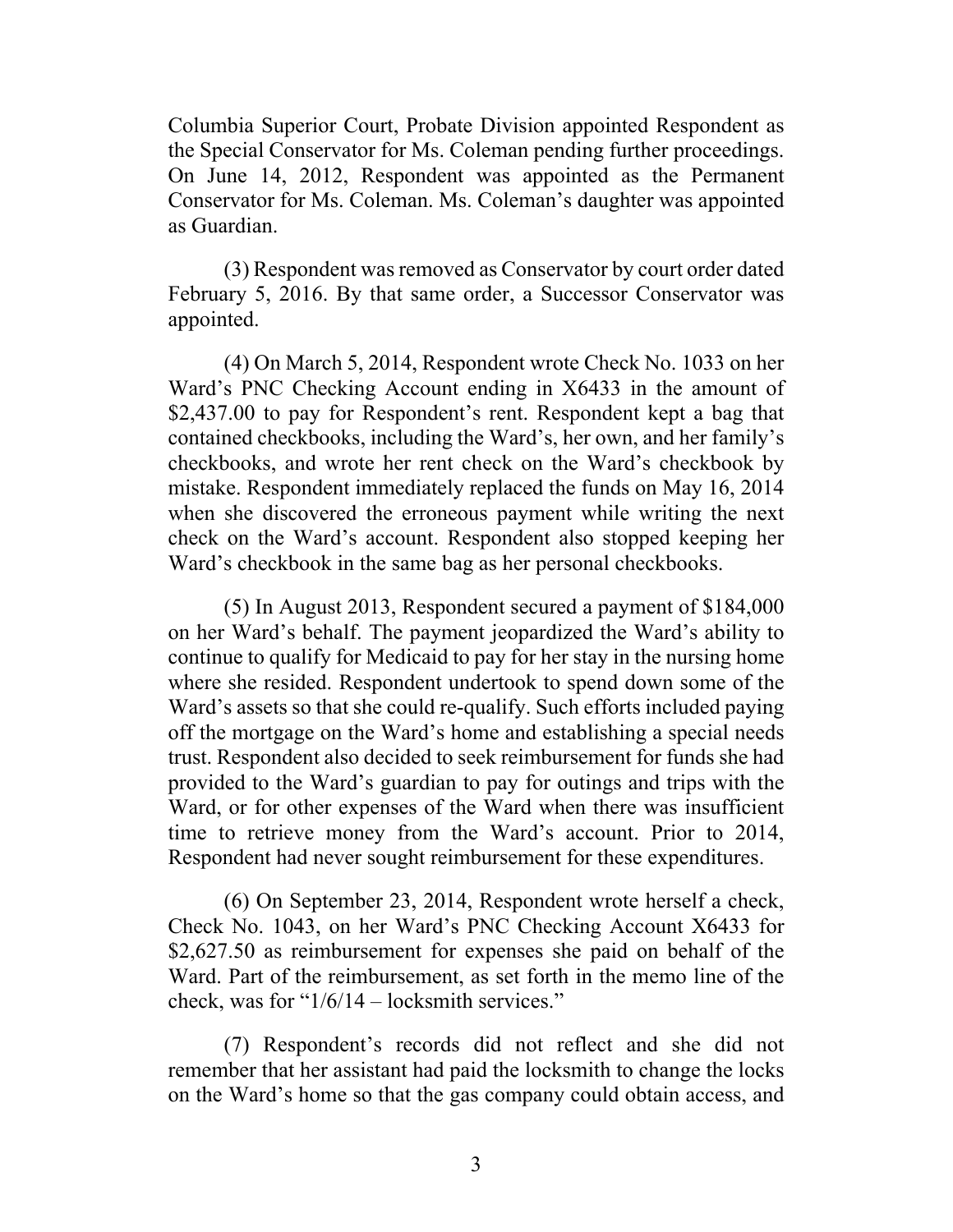that Respondent had written Check No. 1028 on her Ward's PNC Checking Account No. X6433 on January 14, 2014 to reimburse her assistant. Respondent over-reimbursed herself \$523.58 for the locksmith.

(8) When she was appointed as Conservator in May 2012, Respondent was provided with a check for \$794.91 that The Hartford Company had already sent to the Ward, Ms. Coleman, dated March 14, 2012. Respondent did not deposit the check in the Ward's checking account because she wanted to confirm the circumstances under which the check was issued. Instead, she placed the check in [her] client file. The check remained in Respondent's client file[] until she was removed as the Ward's Conservator in 2016. By then, the check had become stale and was not honored when the Successor Conservator finally presented it for payment. Ultimately the Successor Conservator recovered the funds.

(9) Respondent received or obtained a check from Bank of America payable to the Ward dated March 27, 2014 for \$5,855.00. Respondent did not deposit the check in the Ward's checking account. Instead, believing that the check could be deposited at a later date and because the \$184,000 she had recovered for the Ward was already jeopardizing the Ward's ability to continue to qualify for Medicaid, Respondent put the check in her client file[]. The check remained in the file until Respondent was removed as the Ward's Conservator in 2016. At that time, the check had become stale and was not honored when the Successor Conservator finally presented it for payment. The Successor Conservator ultimately recovered the funds.

(10) Respondent also received or obtained a check from Bank of America payable to the Ward dated April 15, 2014 for \$451.41. Respondent did not deposit the check in the Ward's checking account. Again, believing that the check could be deposited at a later date, Respondent put the check in her client file[]. The check remained in the file until Respondent was removed as the Ward's Conservator in 2016. Once again, the check had become stale and was not honored when the Successor Conservator finally presented it for payment. Ultimately, after the Successor Conservator was unable to get the check reissued,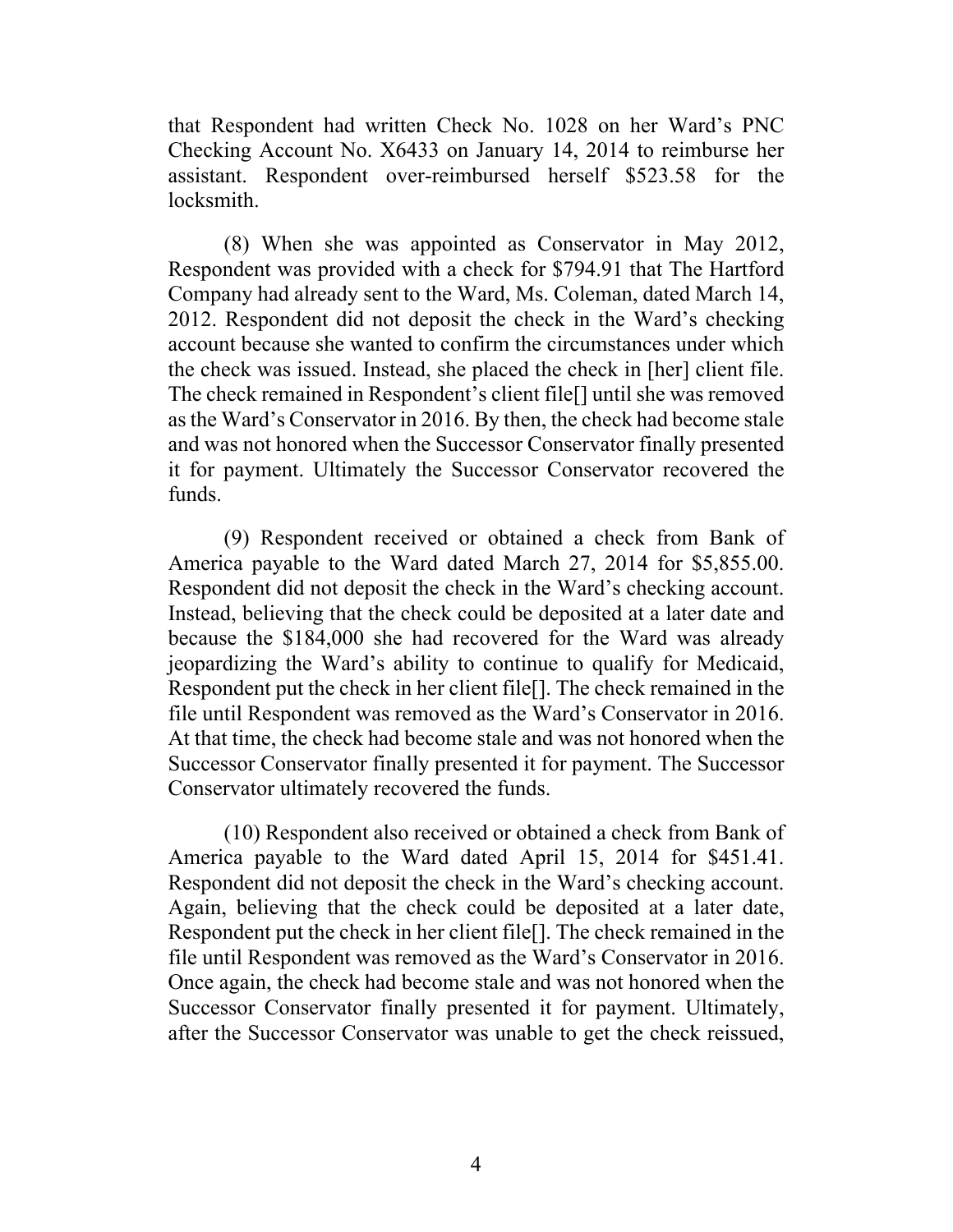the Court ordered Respondent to reimburse the Ward's estate, and Respondent promptly did so.

Petition at 3-6.

5. Respondent is agreeing to the disposition because Respondent believes that she cannot successfully defend against discipline based on the stipulated misconduct. Tr. 18; Affidavit ¶ 5.

6. Disciplinary Counsel has made no promises to Respondent other than what is contained in the Petition for Negotiated Discipline. Affidavit  $\P$  7. The only promise included in the Petition is Disciplinary Counsel's agreement not to pursue any additional charges or sanction arising out of the conduct described in the Petition. Petition at 7. Respondent confirmed during the limited hearing that there have been no other promises or inducements other than those set forth in the Petition. Tr. 23.

7. Respondent has conferred with her counsel. Tr. 14-15; Affidavit ¶ 1.

8. Respondent has freely and voluntarily acknowledged the facts and misconduct reflected in the Petition and agreed to the sanction set forth therein. Tr. 11-12, 21-23; Affidavit ¶ 6.

9. Respondent is not being subjected to coercion or duress. Tr. 23-24; Affidavit ¶ 6.

10. Respondent is competent and was not under the influence of any substance or medication that would affect her ability to make informed decisions at the limited hearing. Tr. 15-16.

5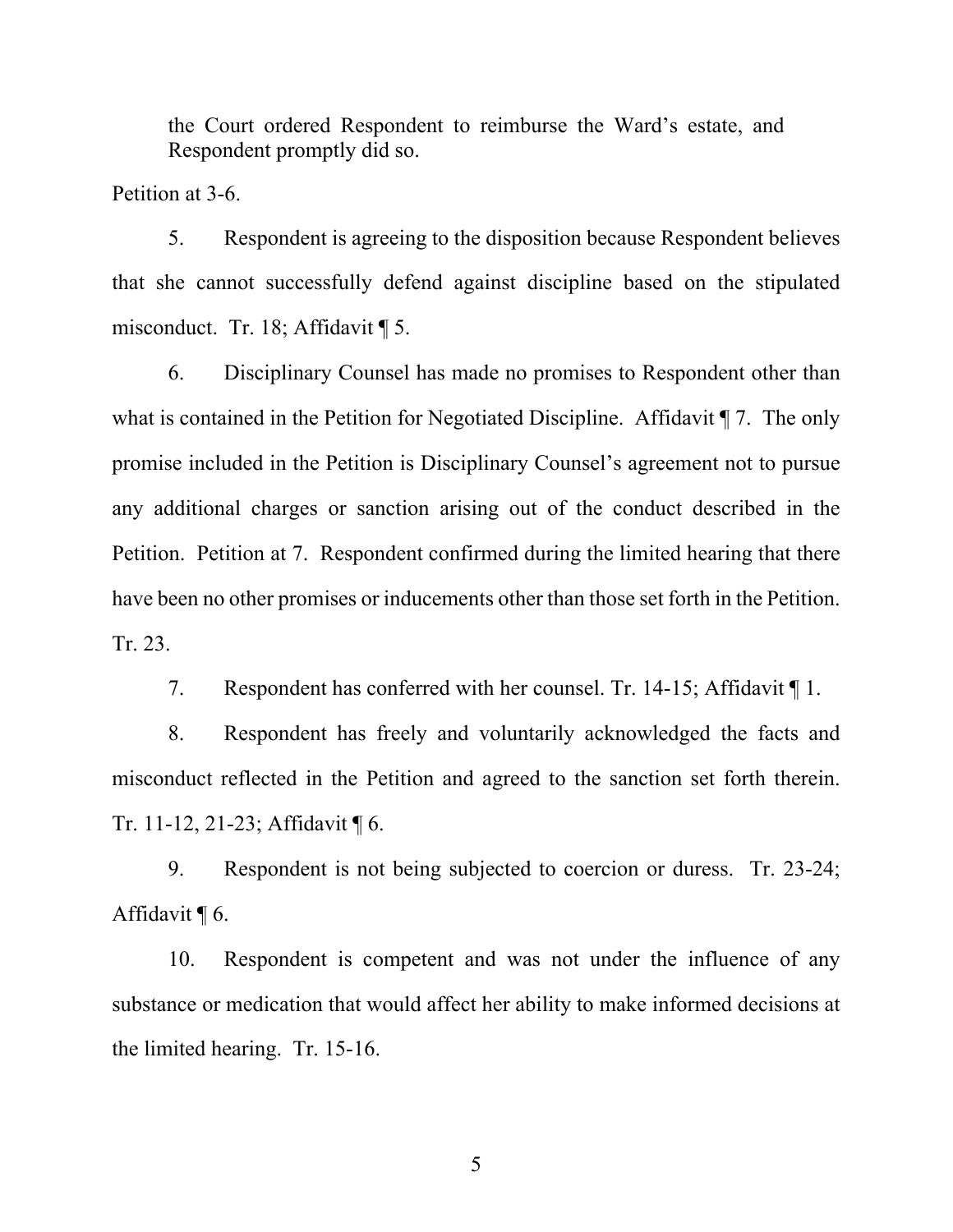11. Respondent is fully aware of the implications of the disposition being entered into, including, but not limited to, the following:

a) she has the right to assistance of counsel if she is unable to afford counsel;

b) she will waive her right to cross-examine adverse witnesses and to compel witnesses to appear on her behalf;

c) she will waive her right to have Disciplinary Counsel prove each and every charge by clear and convincing evidence;

d) she will waive her right to file exceptions to reports and recommendations filed with the Board and with the Court;

e) the negotiated disposition, if approved, may affect her present and future ability to practice law;

f) the negotiated disposition, if approved, may affect her bar memberships in other jurisdictions; and

g) any sworn statement by Respondent in her Affidavit or any statements made by Respondent during the proceeding may be used to impeach her testimony if there is a subsequent hearing on the merits.

Tr. 14-15, 27-30; Affidavit ¶¶ 9-10.

12. Respondent and Disciplinary Counsel have agreed that the sanction in this matter should be a seven-month suspension, with thirty days stayed in favor of one year of probation with the following conditions:

(a) Respondent must take the Basic Training and Beyond twoday course offered by the District of Columbia Bar and must take an additional two hours of pre-approved continuing legal education related to the maintenance of trust accounts, record keeping, and/or safekeeping client property, and Respondent must certify and provide documenting proof that she has met these requirements to the Office of Disciplinary Counsel within six months of the date of the Court's final order; and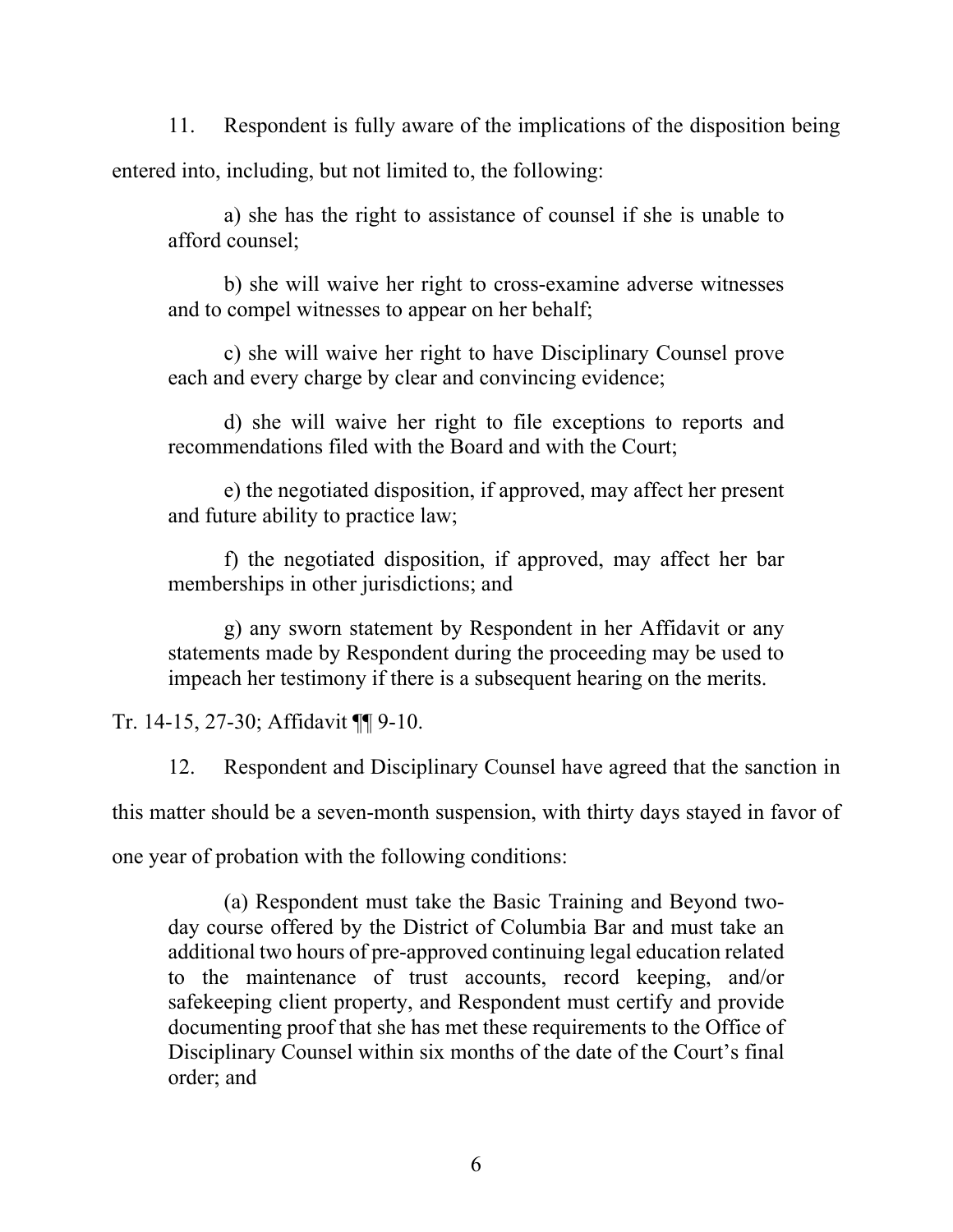(b) Respondent must meet with Dan Mills, Esquire, the Manager of the Practice Management Advisory Service of the District of Columbia Bar (or his successor) in person or virtually within two months of the date of the Court's final order. At that time, Respondent must execute a waiver allowing Mr. Mills and/or his designee (an assigned practice monitor) to communicate directly with the Office of Disciplinary Counsel regarding her compliance. When Respondent meets with Mr. Mills or his designee virtually or in person, she will make any and all records relating to her practice available for his review. Respondent shall ask Mr. Mills or his designee to conduct a full assessment of Respondent's business structure and her practice, including but not limited to reviewing financial records, client files, engagement letters, supervision and training of staff, and responsiveness to clients. Respondent shall also ask Mr. Mills or his designee to advise her about how to maintain complete records relating to maintenance of client funds and monitor her compliance with all of Mr. Mills' and/or his designee's recommendations. Respondent shall adopt all such recommendations and institute them when she resumes practice following her suspension. At the end of her suspension, Respondent shall begin her one-year probation. During her probation, Respondent shall consult regularly with Mr. Mills or his designee on the schedule he or she establishes. Respondent must be in full compliance with Mr. Mills' and/or his designee's requirements for a period of twelve consecutive months. Respondent shall ask Mr. Mills and/or his designee to confirm whether Respondent has been in full compliance for twelve consecutive months. After such confirmation, Respondent must sign an acknowledgement that she is in compliance with Mr. Mills' and/or his designee's requirements and file the signed acknowledgement with the Office of Disciplinary Counsel. This must be accomplished no later than seven business days after the end of Respondent's period of probation.

Petition at 7-9; Tr. 21-23. Respondent and Disciplinary Counsel also agree that if probation is revoked, Respondent will be required to serve the remaining thirty days of her suspension. Petition at 7. Respondent further understands that she must file with the Court an affidavit pursuant to D.C. Bar R. XI,  $\S$  14(g) in order for her suspension to be deemed effective for purposes of reinstatement. Tr. 30.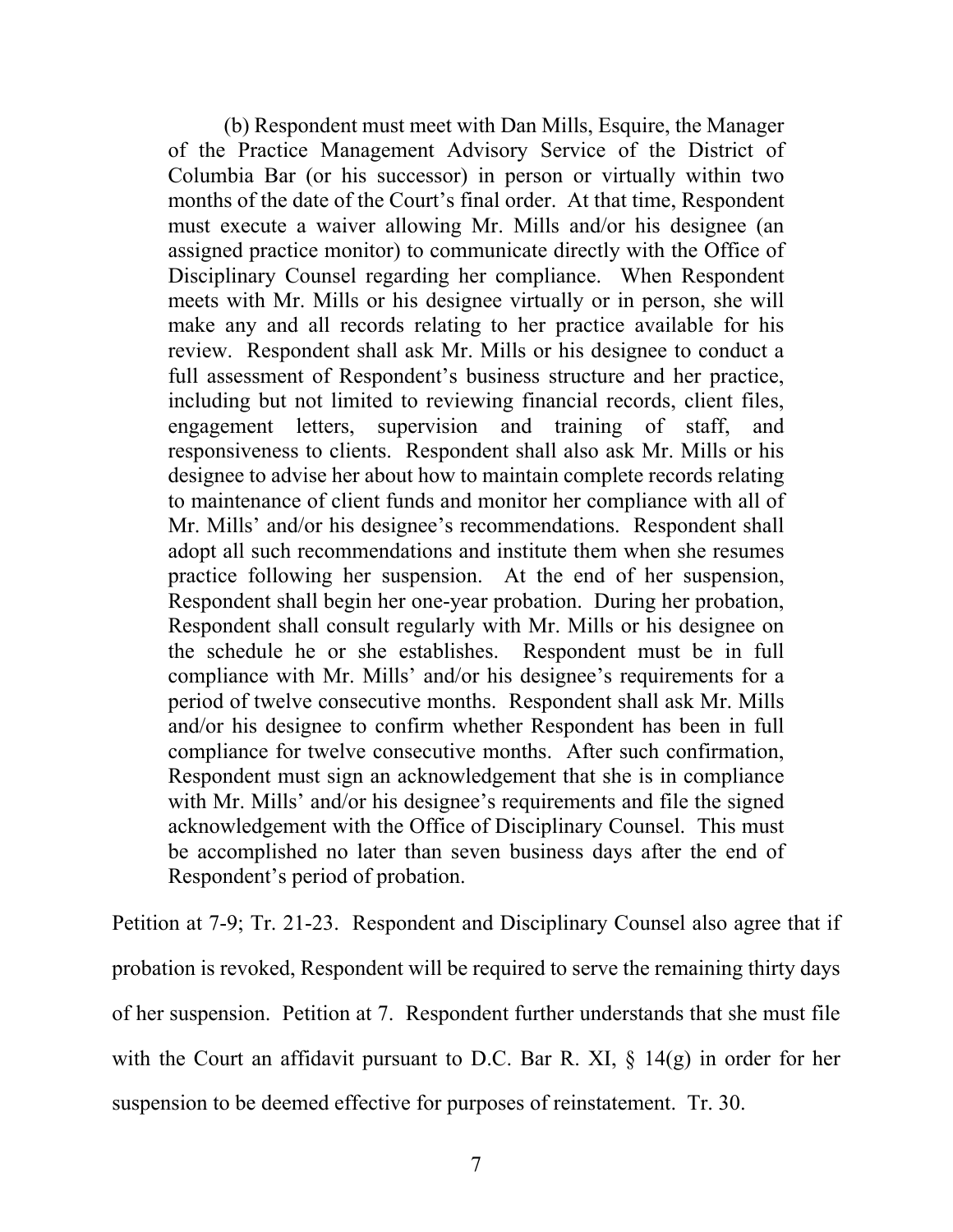13. The only aggravating factor cited in the Petition is that Respondent violated multiple Rules. Petition at 12; Tr. 25.

14. In mitigation of sanction, the Hearing Committee has taken into consideration that Respondent: (a) has no prior disciplinary history; (b) was an inexperienced probate practitioner; (c) did not collect any fees in the Coleman matter; (d) has cooperated with Disciplinary Counsel; and (e) has expressed remorse. Petition at 12; Tr. 24-25.

15. This matter was referred to Disciplinary Counsel from the Probate Court; thus, there was no complainant who would have been entitled to notice of the limited hearing pursuant to Board Rule 17.4(g). Tr. 12.

### III. DISCUSSION

The Hearing Committee shall recommend approval of a petition for negotiated discipline if it finds that:

(1) The attorney has knowingly and voluntarily acknowledged the facts and misconduct reflected in the petition and agreed to the sanction set forth therein;

(2) The facts set forth in the petition or as shown at the hearing support the admission of misconduct and the agreed upon sanction; and

(3) The sanction agreed upon is justified.  $\dots$ 

D.C. Bar R. XI, § 12.1(c)(1)-(3); *see also* Board Rule 17.5(a)(i)-(iii).

A. Respondent Has Knowingly and Voluntarily Acknowledged the Facts and Misconduct and Agreed to the Stipulated Sanction.

The Hearing Committee finds that Respondent has knowingly and voluntarily

acknowledged the facts and misconduct reflected in the Petition and agreed to the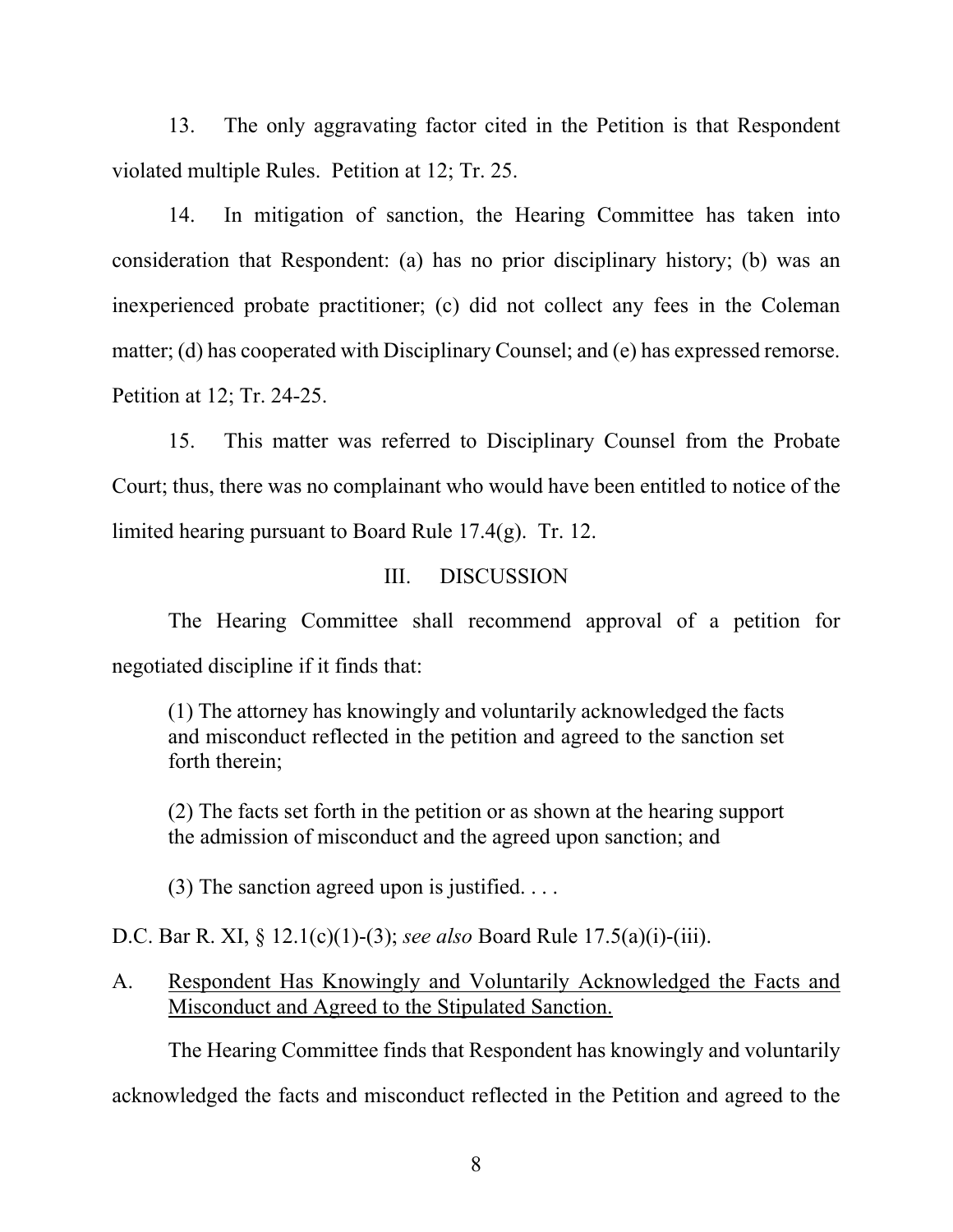sanction therein. Respondent, after being placed under oath, admitted the stipulated facts and charges set forth in the Petition, and denied that she is under duress or has been coerced into entering into this disposition. *See supra* Paragraphs 8-9. Respondent understands the implications and consequences of entering into this negotiated discipline. *See supra* Paragraph 11*.*

Respondent has acknowledged that any and all promises that have been made to her by Disciplinary Counsel as part of this negotiated discipline are set forth in writing in the Petition and that there are no other promises or inducements that have been made to her. *See supra* Paragraph 6.

B. The Stipulated Facts Support the Admissions of Misconduct and the Agreed-Upon Sanction.

The Hearing Committee has carefully reviewed the facts set forth in the Petition and established during the hearing, and we conclude that they support the admissions of misconduct and the agreed-upon sanction. Moreover, Respondent is agreeing to this negotiated discipline because she believes that she could not successfully defend against the misconduct described in the Petition. *See supra*  Paragraph 5.

With regard to the second factor, the Petition states that Respondent violated Rules of Professional Conduct 1.1(a) (competent representation), 1.3(c) (reasonable promptness), and 1.15(a) (negligent misappropriation). Petition at 6.

The evidence supports Respondent's admission that she violated Rules 1.1(a) and 1.3(c) in that after Respondent was appointed as Conservator in May 2012, she was provided three checks for the Ward's benefit. First, she received a check for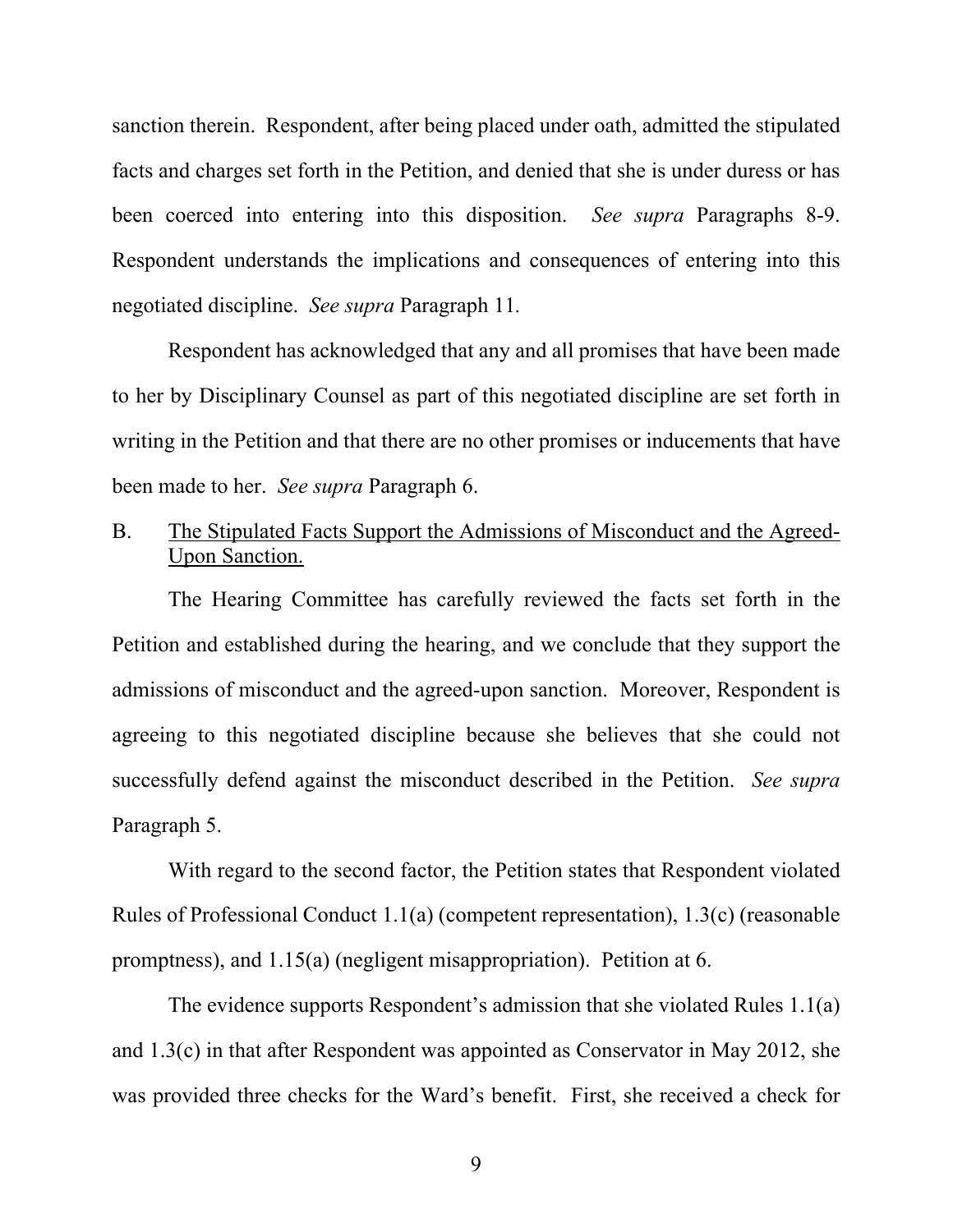\$794.91 that the Hartford Company had previously sent to the Ward, but did not deposit the check in Ward's checking account because she wanted to confirm the circumstances under which the check was written. *See supra* Paragraph 4(8). Second, she received or obtained a check from Bank of America payable to the Ward dated March 27, 2014 for \$5,855, which Respondent did not deposit in the Ward's checking account because she believed it could be deposited at a later date and that the \$184,000 Respondent had recovered for the Ward was already jeopardizing the Ward's ability to qualify for Medicaid. *See supra* Paragraph 4(9). Finally, she received or obtained a check from Bank of America payable to the Ward dated April 15, 2014 for \$451.41, which she also did not deposit the Ward's checking account because she believed that it could be deposited at a later date. *See supra*  Paragraph 4(10).

Instead, Respondent placed the checks in the Ward's client file, where they remained until Respondent was removed as the Ward's Conservator in 2016. *See supra* Paragraphs 4(8)-(10). By then, the checks had become stale and were not honored when the successor conservator presented them for payment. *Id.* The Successor Conservator was only able to get the first two checks reissued. *Id.* Respondent's handling of the checks demonstrated a lack of "the legal knowledge, skill, thoroughness, and preparation reasonably necessary for the representation," *see* Rule 1.1(a), as well as a failure to "act with reasonable promptness in representing a client," *see* Rule 1.3(c).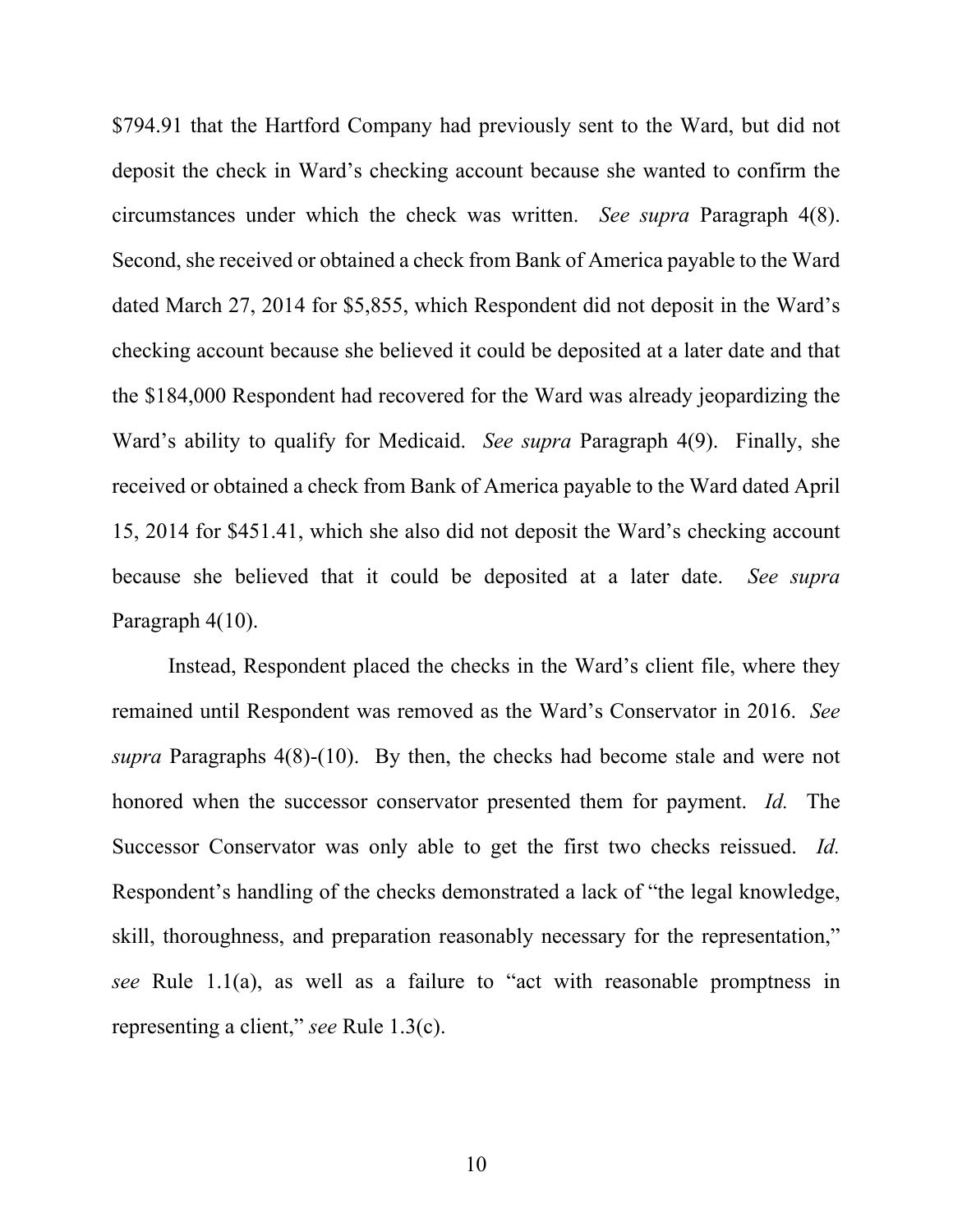The evidence also supports Respondent's admission that she violated Rule 1.15(a) in handling her Ward's finances and her Ward's checking account. On March 5, 2014, Respondent wrote a check on her Ward's PNC checking account ending in X6433 in the amount of \$2,437 to pay for Respondent's rent. *See supra*  Paragraph 4(4). She wrote the check on the Ward's checkbook, instead of her own, by mistake. *Id.* Respondent immediately replaced the funds in the Ward's account when she discovered the erroneous payment when she wrote the next check on the Ward's account. *Id.* Later, she accidentally double-reimbursed herself for locksmith services she obtained on behalf of the Ward. *See supra* Paragraphs 4(6)-(7). Thus, on two occasions, Respondent negligently failed to appropriately safeguard funds entrusted to her on behalf of the Ward, in violation of Rule 1.15(a).

#### C. The Agreed-Upon Sanction Is Justified.

The third and most complicated factor the Hearing Committee must consider is whether the sanction agreed upon is justified. *See* D.C. Bar R. XI, § 12.1(c); Board Rule 17.5(a)(iii) (explaining that hearing committees should consider "the record as a whole, including the nature of the misconduct, any charges or investigations that Disciplinary Counsel has agreed not to pursue, the strengths or weaknesses of Disciplinary Counsel's evidence, any circumstances in aggravation and mitigation (including respondent's cooperation with Disciplinary Counsel and acceptance of responsibility), and relevant precedent"); *In re Johnson*, 984 A.2d 176, 181 (D.C. 2009) (per curiam) (providing that a negotiated sanction may not be "unduly lenient"). Based on the record as a whole, including the stipulated circumstances in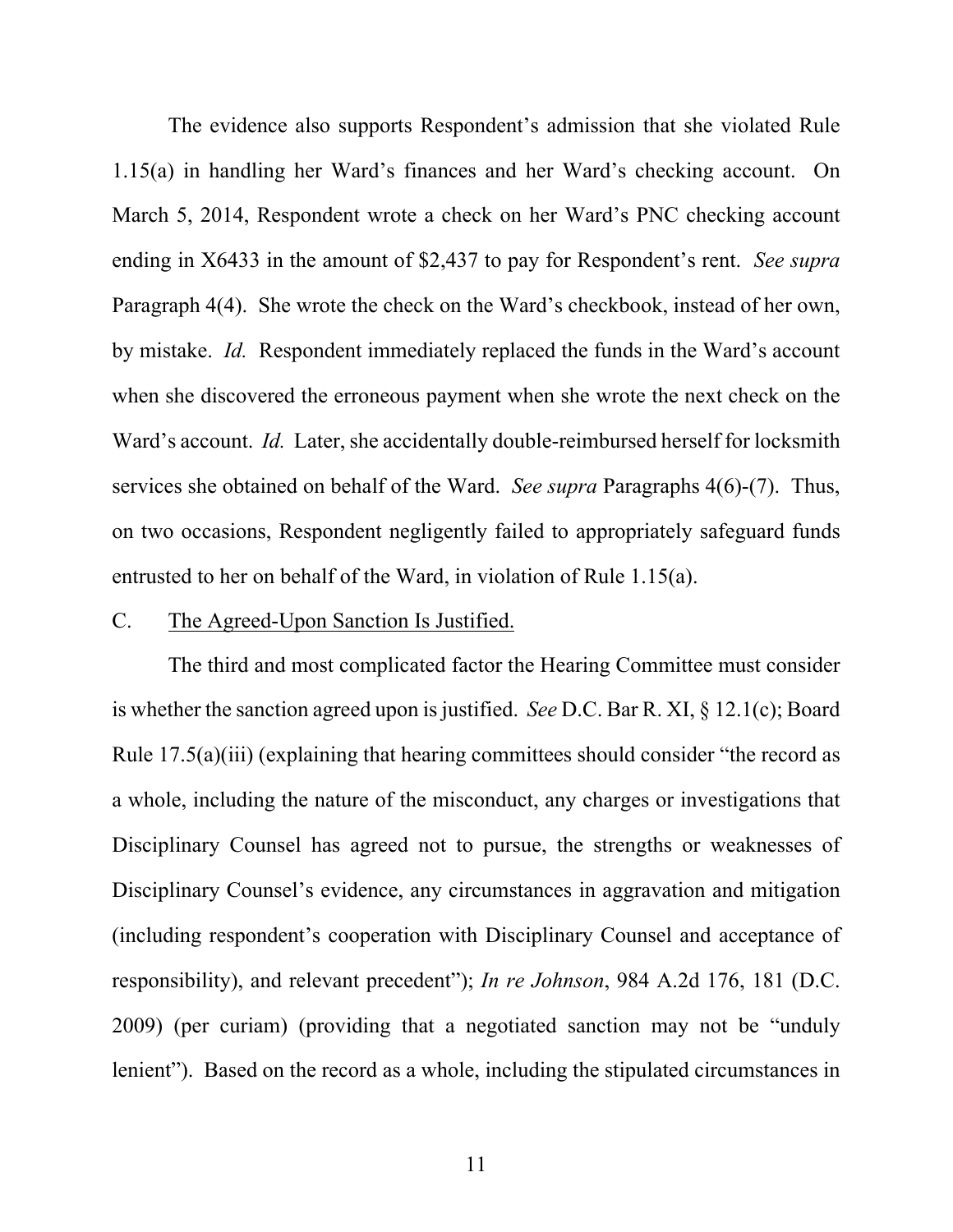mitigation, the Hearing Committee Chair's *in camera* review of Disciplinary Counsel's investigative file and *ex parte* discussion with Disciplinary Counsel, and our review of relevant precedent, we conclude that the agreed-upon sanction is justified and not unduly lenient, for the following reasons:

Respondent's conduct while serving as Ms. Coleman's Conservator violated the following Rules of Professional Conduct the District of Columbia: Rule 1.1(a) – failure to act competently in her service as a Conservator; Rule 1.3(c) – failure to act with reasonable promptness; Rule  $1.15(a)$  – negligent misappropriation of entrusted funds. Disciplinary Counsel and Respondent have agreed that the sanction to be imposed in this matter is a seven-month suspension, with thirty days stayed in favor of a one-year period of probation, with conditions. The Petition for sets forth the conditions of the negotiated disposition. Petition at 7-9. The misappropriation that occurred in this case was negligent because it does not reflect any of the hallmarks of reckless misappropriation:

the indiscriminate commingling of entrusted and personal funds; a complete failure to track settlement proceeds; total disregard of the status of accounts into which entrusted funds were placed, resulting in a repeated overdraft condition; the indiscriminate movement of monies between accounts; and the disregard of inquiries concerning the status of funds.

*See In re Anderson*, 778 A.2d 330, 338 (D.C. 2001). Rather, it more aligned with the hallmarks of *negligent* misappropriation: "a good-faith, genuine, or sincere but erroneous belief that entrusted funds have properly been paid; and an honest or inadvertent but mistaken belief that entrusted funds have been properly

12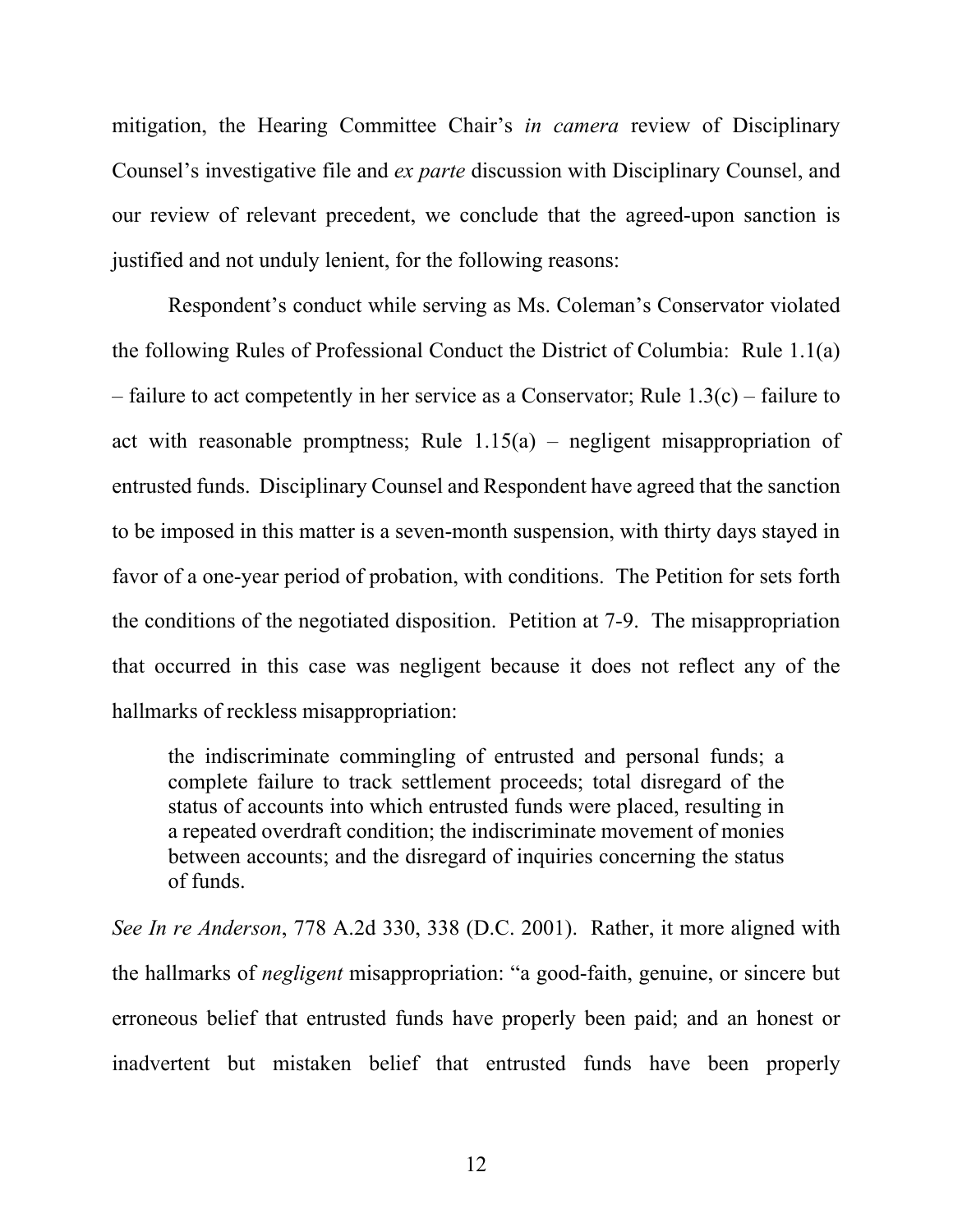safeguarded." *See In re Abbey*, 169 A.3d 865, 872 (D.C. 2017). The typical sanction for negligent misappropriation is a six-month suspension. *See In re Kline*, 11 A.3d 261, 265 (D.C. 2011); *In re Edwards*, 870 A.2d 90, 94 (D.C. 2005); *see also, e.g.*, *In re Hollingsworth*, No. 19-BG-414 (D.C. June 13, 2019) (per curiam) (approving a petition for negotiated discipline and imposing a six-month suspension with three months stayed in favor of probation for negligent misappropriation).

The stipulated facts in this matter establish that the instances of misappropriation were inadvertent, and corrected, once Respondent discovered them. Respondent has not denied that the misappropriations occurred, and she has fully and freely admitted the misconduct and embraced the disciplinary process of the District of Columbia Bar.

The stipulated facts also establish that the Respondent's conduct exhibited a lack of competence and diligence. Without additional violations or substantial aggravating factors, such conduct would normally result in a non-suspensory sanction. *See, e.g.*, *In re Shelnutt*, 719 A.2d 96 (D.C. 1998) (per curiam) (public censure for violations of Rules 1.1(b), 1.3(c), and 1.4(b)); *In re Hanny*, Bar Docket No. 31-97 (BPR June 13, 2000) (Board reprimand for violations of Rules 1.1(a), 1.3(a), 1.3(c) and 1.4(a)); *In re Scott*, Bar Docket No. 2014-D250 (Letter of Informal Admonition, Jan. 4, 2016) (informal admonition for violations of Rules 1.1(a) and (b) and  $1.3(a)$  and  $(c)$ ).

In this matter, although Respondent has no prior disciplinary history and her misconduct involved only one case, she failed to deposit the Ward's checks on at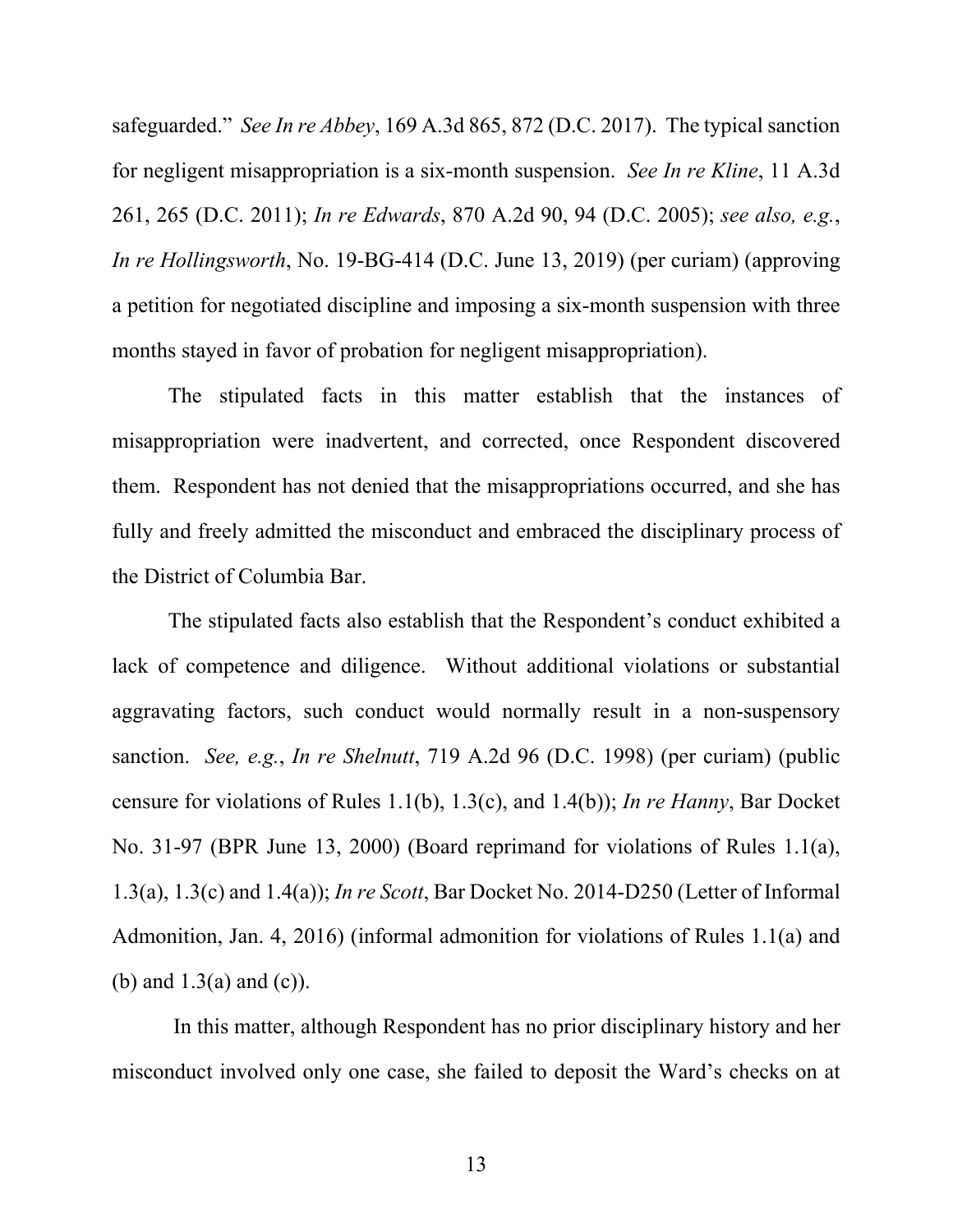least three occasions. On one of the occasions, the Ward was prejudiced when the bank refused to honor the stale check. Although Respondent ultimately repaid the Ward's estate, her conduct was harmful to the Ward.

In mitigation, the Committee has considered that Respondent has no prior disciplinary history; she was an inexperienced probate practitioner; she did not collect any fees for her handling of the Coleman matter; she has cooperated with Disciplinary Counsel and has not denied the conduct.

Based on the precedent set forth above and the balance of aggravating and mitigating factors, the Hearing Committee believes that if this case were to proceed as a contested matter, Respondent would not receive a sanction significantly more serious than a seven-month suspension. Accordingly, the Hearing Committee concludes that the agreed-upon sanction of a seven-month suspension, with thirty days stayed in favor of one year of probation with conditions, is justified and not unduly lenient. *See* D.C. Bar R. XI, § 12.1(c)(3); Board Rule 17.5(a)(iii); *Johnson*, 984 A.2d at 181; *see also In re Mensah*, 262 A.3d 1100, 1103-05 (D.C. 2021) (per curiam) (explaining how a "justified" sanction in the negotiated discipline context may be more lenient than the sanction that might be imposed for the same misconduct in a contested case, but it may not become "completely unmoored" from sanctions imposed in comparable contested-discipline cases).